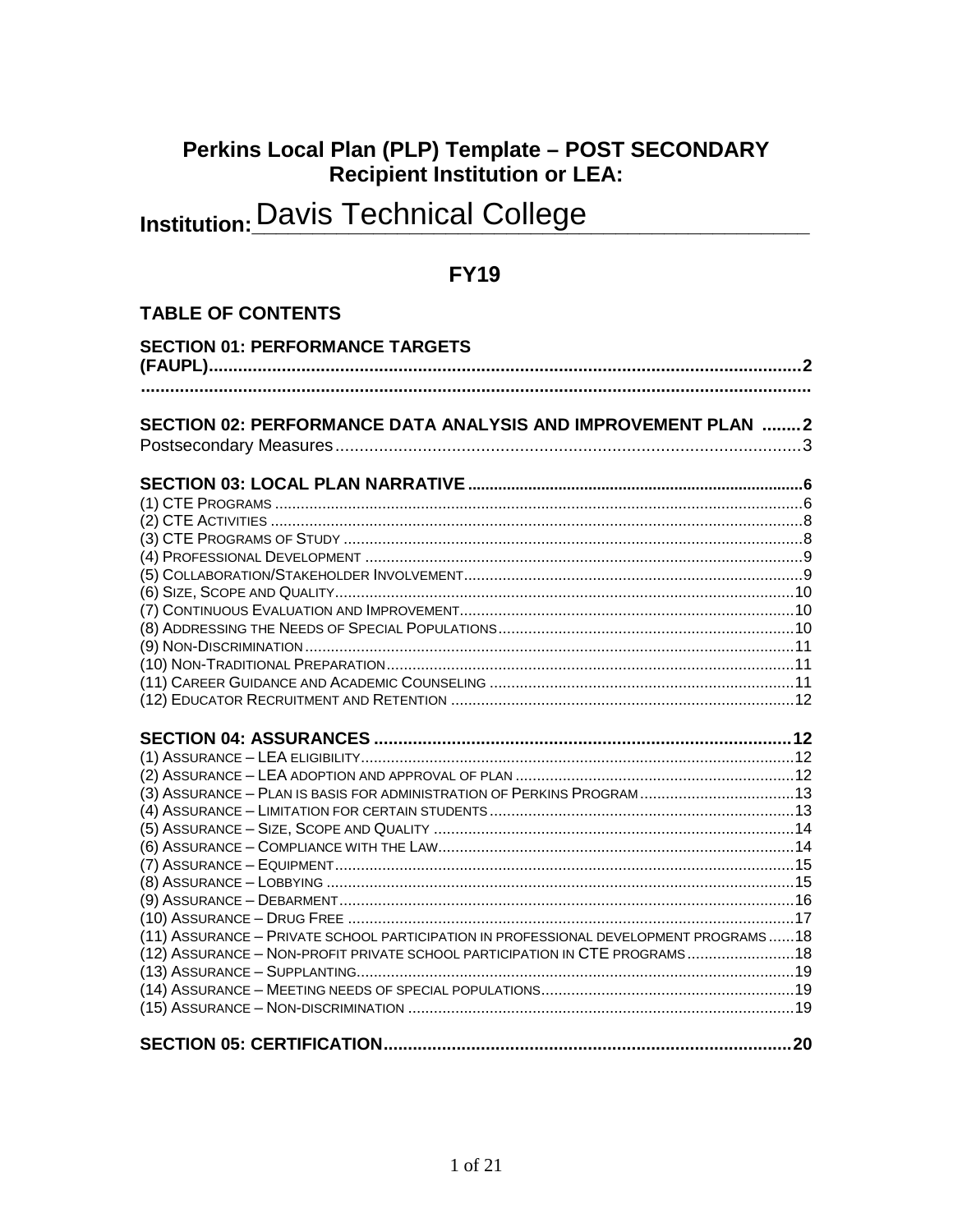#### **SECTION 01: PERFORMANCE TARGETS (FAUPL)**

Each local recipient must reach an agreement with the State on local levels of performance (targets) for each of the core indicators of performance. The State has prepared a worksheet indicating the baselines and proposed performance levels (targets) for the first 2 program years covered by the local plan. Use this worksheet to record the Final Agreed upon Performance Levels (FAUPL) and upload with your local plan. The uploaded FAUPL shall be incorporated into the local plan prior to approval of such plan.

#### **Go to Sharepoint Step 2 to View and Download FAUPL**

#### **PERKINS**

#### **SECTION 02: Performance Data Analysis and Improvement Plan**

The Local Plan must include key activities and strategies to accomplish its student continuous performance improvement goals.

#### **Go to Sharepoint Step 1 for Data**

| Provide the following information for <b>each</b> secondary or <b>each</b> post-secondary indicator |  |
|-----------------------------------------------------------------------------------------------------|--|
|-----------------------------------------------------------------------------------------------------|--|

**Question 1: Discuss Accuracy and Completeness of Data** – Explain problems resulting in inaccurate or incomplete data and how these problems will be resolved. Consider the following:

 Local Perkins funds must be used if necessary to improve reporting and quality of data

**Question 2: Explain Results** – Describe issues and performance gaps based on thorough analysis of data. Consider the following, emphasizing results that do not meet targets.

- Performance trends and maintaining continuous improvement
- Overall results
- Results for special populations
- Results for high schools or campuses
- Results for individual programs

**Question 3: Explain Strategy** – Identify strategies to address performance gaps. Consider the following:

- Proven Practices
- Scientifically-based research
- How strategies will address the needs of special population students

**Question 4: Explain Action Steps** – List action steps to improve performance. Consider the following:

- Specific, achievable interventions
- Measurable activities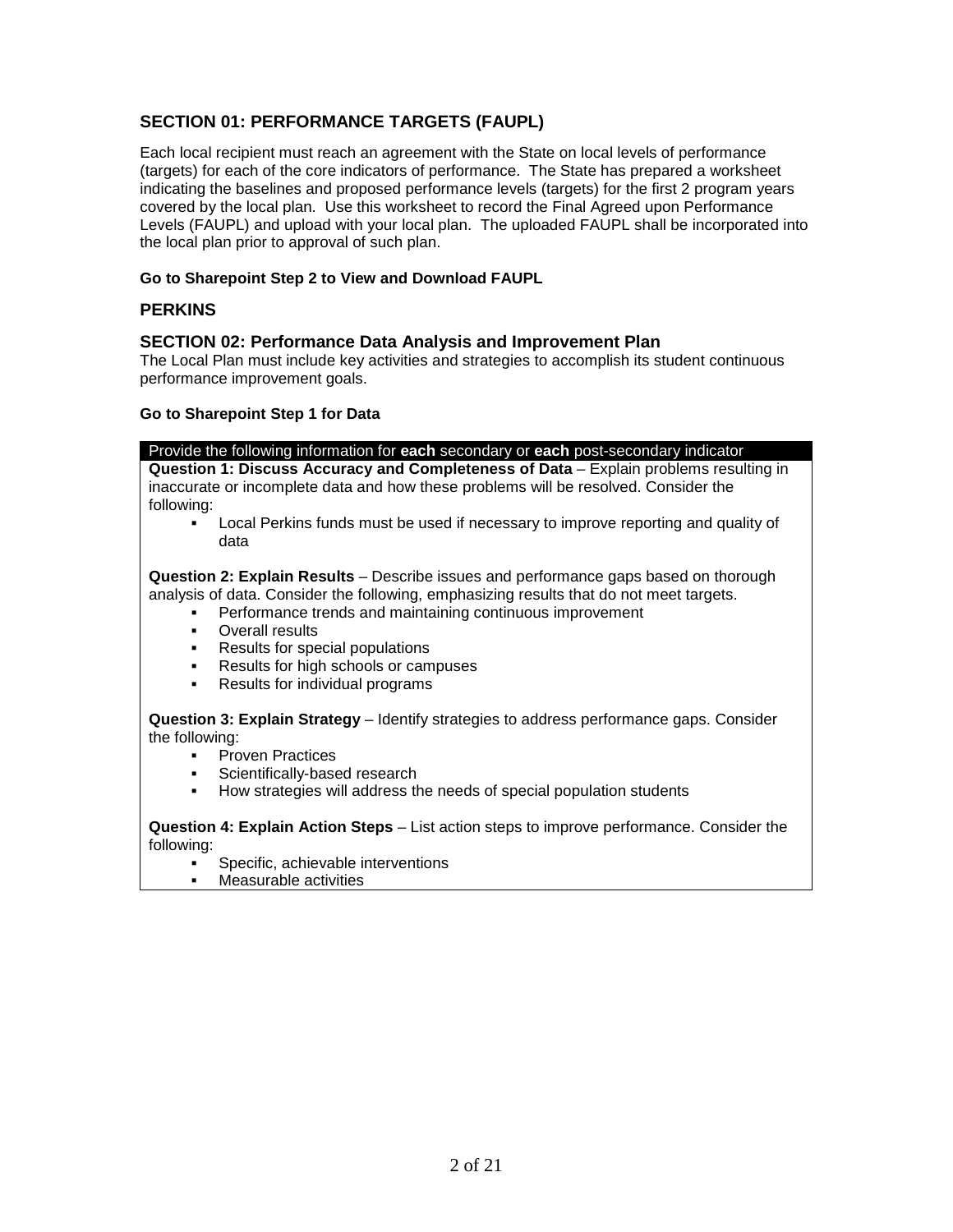|                                             | 1P1 Skill Attainment. Percent of concentrators obtaining end of course, or short-term industry<br>certifications approved by Utah system of Higher Education (USHE). |
|---------------------------------------------|----------------------------------------------------------------------------------------------------------------------------------------------------------------------|
| Question 1:<br>Accuracy and<br>Completeness | The FY 2017 data appears to the accurate and complete                                                                                                                |
| Question 2:<br>Results                      | The College achieved 85% of concentrators passing<br>technical skills assessment against a target of 48.11%.                                                         |
| Question 3:<br>Strategy                     | No change                                                                                                                                                            |
| Question 4:<br><b>Action Steps</b>          | No change                                                                                                                                                            |
| <b>Other Comments:</b>                      |                                                                                                                                                                      |

| <b>2P1</b> Completion. Percent of concentrators attaining an industry-recognized credential<br>requiring state licensure, a 1-year certificate, or degree. |                                                                                                                                         |
|------------------------------------------------------------------------------------------------------------------------------------------------------------|-----------------------------------------------------------------------------------------------------------------------------------------|
| Question 1:<br>Accuracy and<br>Completeness                                                                                                                | The FY 2017 data appears to be accurate and complete.                                                                                   |
| Question 2:<br>Results                                                                                                                                     | The College achieved an 91.74% of concentrators who<br>completed their program and received a credential against a<br>target of 77.54%. |
| Question 3:<br>Strategy                                                                                                                                    | same as last year                                                                                                                       |
| Question 4:<br><b>Action Steps</b>                                                                                                                         | continue as outlined last year                                                                                                          |
| <b>Other Comments:</b>                                                                                                                                     |                                                                                                                                         |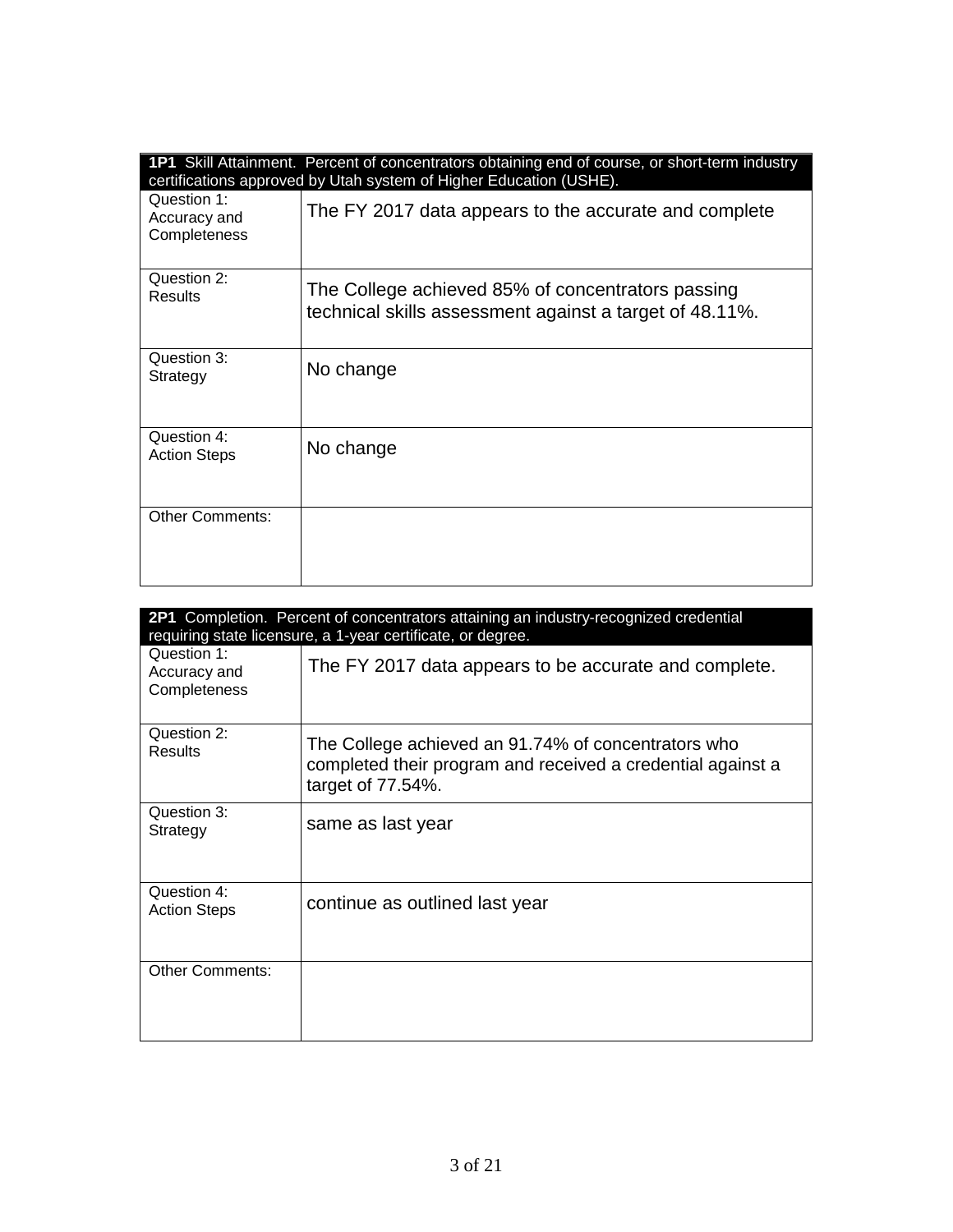| 2, or 4 year program).                      | 3P1 Retained. Percent of concentrators retained in post-secondary (transferred to another 1, |
|---------------------------------------------|----------------------------------------------------------------------------------------------|
| Question 1:<br>Accuracy and<br>Completeness | The FY 2017 data appears to be accurate and complete.                                        |
| Question 2:<br>Results                      | The College achieved an 86.05% retention rate against a<br>goal of 25.76%.                   |
| Question 3:<br>Strategy                     | same as last year                                                                            |
| Question 4:<br><b>Action Steps</b>          | Plan appears to be working, continue as outlined                                             |
| <b>Other Comments:</b>                      |                                                                                              |

| year.                                       | 4P1 Placement. Percent of completers who are in military, apprenticeship programs, or<br>employment, during $2^{nd}$ quarter after leaving post-secondary education during the reporting                                                                                                                                                                                                    |
|---------------------------------------------|---------------------------------------------------------------------------------------------------------------------------------------------------------------------------------------------------------------------------------------------------------------------------------------------------------------------------------------------------------------------------------------------|
| Question 1:<br>Accuracy and<br>Completeness | The FY 2017 data appears to be accurate and complete.                                                                                                                                                                                                                                                                                                                                       |
| Question 2:<br>Results                      | The College achieved a 38.86% placement rate against a goal<br>of 46.86% failing to meet this measure at a minimum of 90%.                                                                                                                                                                                                                                                                  |
| Question 3:<br>Strategy                     | We will continue as outlined in the local plan.                                                                                                                                                                                                                                                                                                                                             |
| Question 4:<br><b>Action Steps</b>          | We have negotiated an adjustment to the percentage.                                                                                                                                                                                                                                                                                                                                         |
| <b>Other Comments:</b>                      | We strive to meet placement standards as defined by our accrediting agency and are consistently<br>able to meet those requirements. We believe that some deficiencies could be the result of the<br>DWS Match data process and the timing of that match. We are disappointed in the lack of<br>improvement and will continue to strive to place our students in related gainful employment. |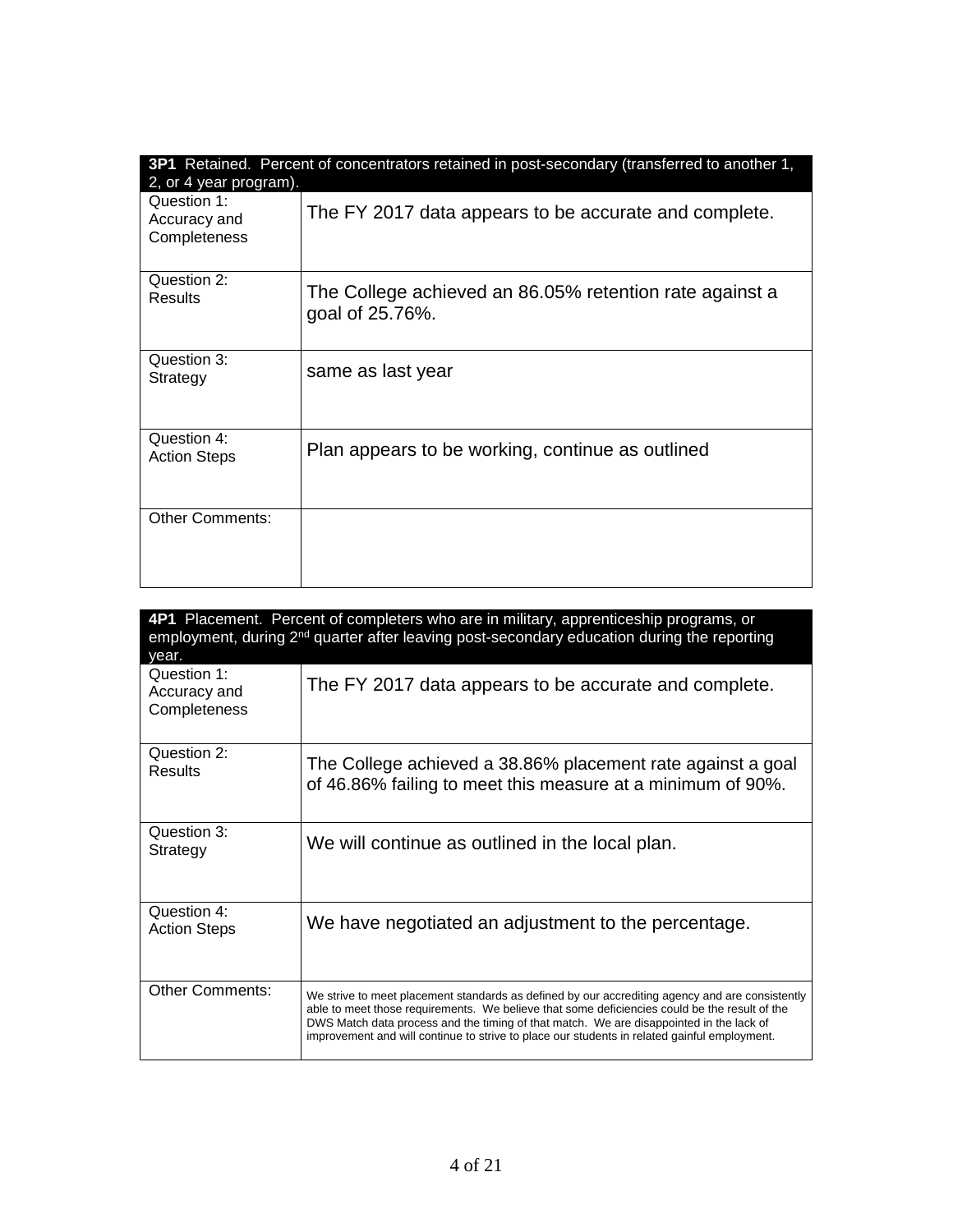|                             | 5P1 Non-trad Participants. Percent of non-trad participants in non-trad programs. |
|-----------------------------|-----------------------------------------------------------------------------------|
| Question 1:<br>Accuracy and | The FY 2017 data appears to be accurate and complete.                             |
| Completeness                |                                                                                   |
|                             |                                                                                   |
| Question 2:                 | The College achieved a 15.1% placement rate against a                             |
| Results                     | goal of 46.86% meeting this measure at a minimum of 90%.                          |
|                             |                                                                                   |
| Question 3:                 | Continue to market non-traditional opportunities and advise                       |
| Strategy                    | students about non-traditional programs.                                          |
|                             |                                                                                   |
| Question 4:                 | Continue as defined in the local plan.                                            |
| <b>Action Steps</b>         |                                                                                   |
|                             |                                                                                   |
| <b>Other Comments:</b>      |                                                                                   |
|                             |                                                                                   |
|                             |                                                                                   |

|                                             | 5P2 Non-trad Completers. Percent of non-trad completers of non-trad programs.                                      |
|---------------------------------------------|--------------------------------------------------------------------------------------------------------------------|
| Question 1:<br>Accuracy and<br>Completeness | The FY 2017 data appears to be accurate and complete.                                                              |
| Question 2:<br><b>Results</b>               | The College achieved a 19.78% placement rate against a<br>goal of 19.58% meeting this measure at a minimum of 90%. |
| Question 3:<br>Strategy                     | Same as last year                                                                                                  |
| Question 4:<br><b>Action Steps</b>          | Same as last year                                                                                                  |
| <b>Other Comments:</b>                      |                                                                                                                    |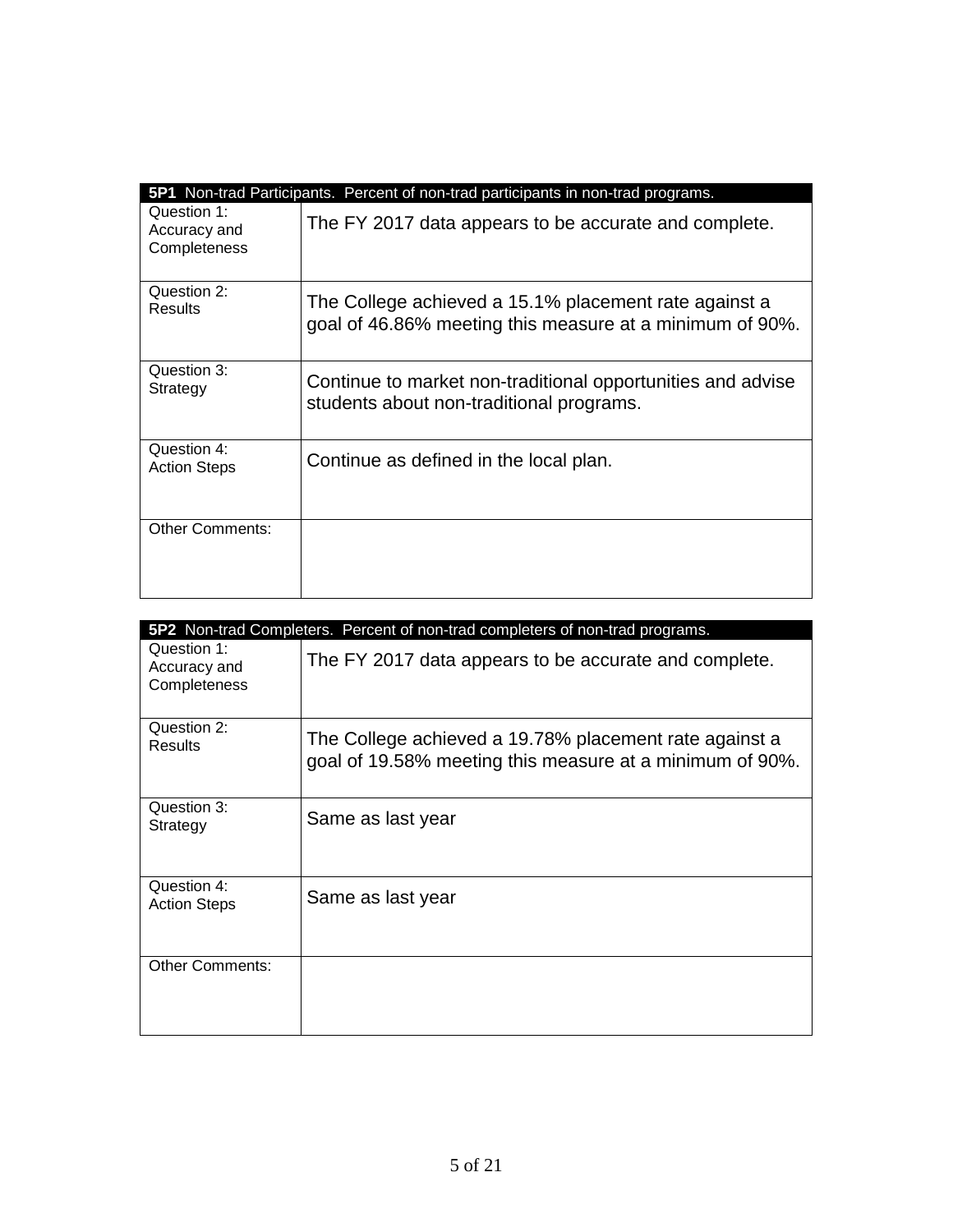#### **SECTION 03: LOCAL PLAN NARRATIVE**

Local plan for Career and Technical Education Programs. Sec. 134 – LOCAL PLAN REQUIRED - Any eligible recipient desiring financial assistance under this part shall, in accordance with the requirements established by the eligible agency, submit a local plan to the eligible agency. Such local plan shall cover the same period of time applicable to the State plan submitted under section 122. This Local Plan Guide includes the key activities and strategies to accomplish its local Perkins plan and student achievement goals.

#### **(1) CTE Programs** Sec 134(b)(1)

Describe how the Career and Technical Education programs required under section 135(b) will be carried out with funds received under this title; Note: Required uses of funds 3,5,6,8,9 are not addressed here as they are covered in other sections.

| A. Strengthening academic and CTE skills of students participating in CTE. How recipient will<br>integrate academic requirements with CTE programs of study: (Sec 135(b)(1)                                                                                                                        |
|----------------------------------------------------------------------------------------------------------------------------------------------------------------------------------------------------------------------------------------------------------------------------------------------------|
| Same as last year?                                                                                                                                                                                                                                                                                 |
| Yes                                                                                                                                                                                                                                                                                                |
|                                                                                                                                                                                                                                                                                                    |
|                                                                                                                                                                                                                                                                                                    |
|                                                                                                                                                                                                                                                                                                    |
|                                                                                                                                                                                                                                                                                                    |
|                                                                                                                                                                                                                                                                                                    |
|                                                                                                                                                                                                                                                                                                    |
|                                                                                                                                                                                                                                                                                                    |
| B. Developing and implementing CTE Pathways. How recipient is implementing CTE<br>pathways, including the following: (Sec 135(b)(2)                                                                                                                                                                |
| NOTE: If you are supporting and participating in the statewide and regional CTE Pathway<br>initiative, you do not need to complete this question. Simply indicate that you will support and<br>participate in the region project. In any event, all of the following activities must be performed. |
| 1. Providing technical assistance on CTE Programs of Study to all high schools and post-<br>secondary institutions.                                                                                                                                                                                |
| 2. Developing and implementing regional articulation agreements.                                                                                                                                                                                                                                   |
| a. Develop Regional Pathway Articulation agreements.                                                                                                                                                                                                                                               |
| b. Applying regional agreements to individual high schools.<br>c. Eliminating duplicate CTE course requirements between secondary and post-secondary.                                                                                                                                              |
| d. Arranging concurrent enrollment opportunities.                                                                                                                                                                                                                                                  |
| e. Developing new regional/district Pathway maps and articulation agreements.                                                                                                                                                                                                                      |
| 3. Developing marketing and training materials, that help students and parents understand how                                                                                                                                                                                                      |
| to benefit from CTE Pathways.                                                                                                                                                                                                                                                                      |
| 4. Training and providing technical assistance to high school counselors, teachers, and<br>administrators, and post-secondary instructors, counselors, and administrators.                                                                                                                         |
|                                                                                                                                                                                                                                                                                                    |

5. Representation at statewide and regional CTE Pathways meetings.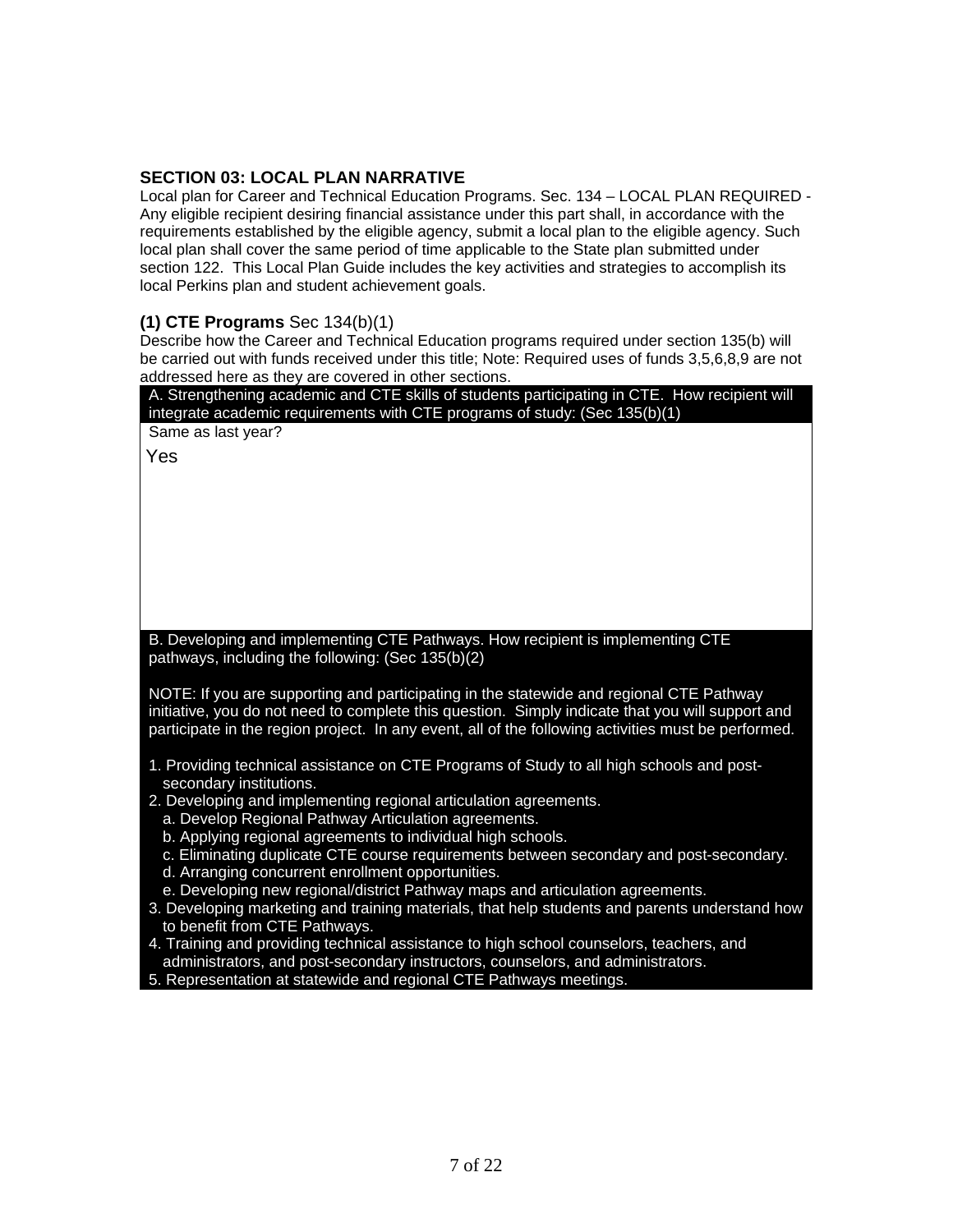Same as last year? C. How recipient will develop, improve, or expand use of technology in CTE, which may include a) training CTE faculty and administrators in the use of technology; b) preparing CTE students to enter high-tech occupations; c) encouraging schools to collaborate with high-tech industries to offer voluntary internships, including programs that improve the math and science knowledge of students; or d) modernizing CTE programs. Sec 135(b)(4,7) Same as last year? D. How recipient will improve, develop or offer CTE courses as part of CTE programs of study. Sec 135(c)(12) Same as last year? E. How recipient will assist Career and Technical Student Organizations (CTSOs). Sec 135(c)(5) Currently all secondary school districts contribute funding to the statewide CTSO program. Use this section to describe what will be done locally by post-secondary institutions, or secondary districts in addition to this statewide project. Same as last year?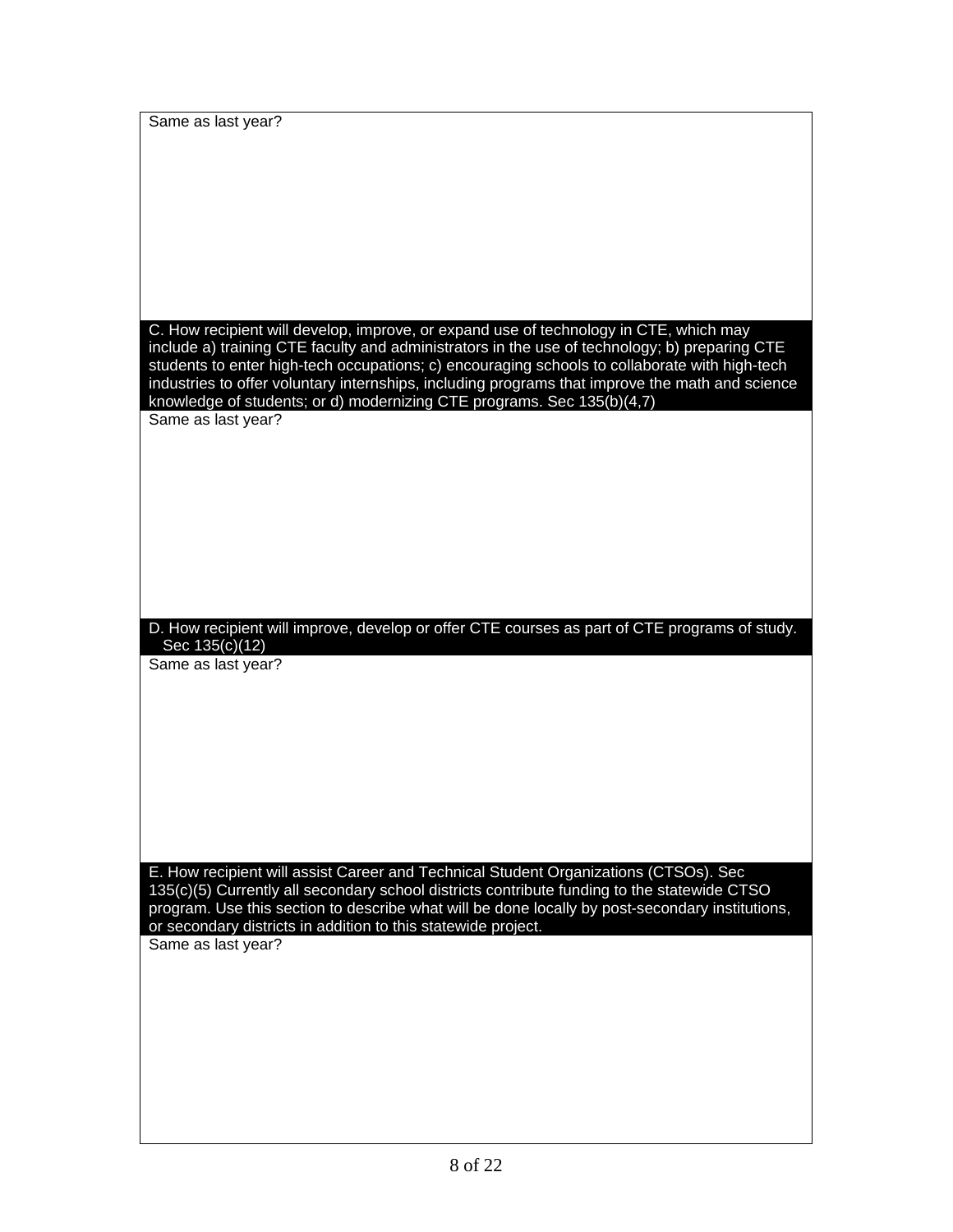#### **(2) CTE Activities** Sec 134(b)(2)

Describe how the Career and Technical activities will be carried out with respect to meeting state and local adjusted levels of performance established under section 113

- 1. How will funds be made available to address performance gaps, strategies and action steps described in section 2?
- 2. How will resources of people, time, and money be focused around student achievement goals?
- 3. How will equipment purchases be tied to improving student performance?

| -- ----- ----- --q----------- p  | ີວ<br>. |  |
|----------------------------------|---------|--|
| <b>CTE Activities Narrative:</b> |         |  |
| Same as last year? Yes           |         |  |
|                                  |         |  |
|                                  |         |  |
|                                  |         |  |
|                                  |         |  |
|                                  |         |  |
|                                  |         |  |
|                                  |         |  |
|                                  |         |  |
|                                  |         |  |
|                                  |         |  |
|                                  |         |  |
|                                  |         |  |
|                                  |         |  |

#### **(3) CTE Programs of Study** Sec 134(b)(3), Sec 135(b)(3)

*List State recognized programs of study currently available and programs of study that will be developed and offered in each high school or post-secondary institution (each recipient must offer at least one)*

*Provide an update which describes the CTE activities you are undertaking to increase the availability of Programs of Study to the students in your schools, where appropriate.*

(A) Describe what will be done so that each high school or post-secondary institution will be able to offer the appropriate courses of not less than 1 of the CTE programs of study described in the State Perkins Plan. Include information on how you will use Perkins funds to improve or develop CTE courses that are part of the CTE programs of study.

(B-D) *(the state plan address how the CTE Pathways meet requirements of Sec 134(b)(3)(B-D). If locals are offering these, then such requirements will be met.*

(E) Describe the process you use to encourage CTE students at the secondary level to enroll in rigorous and challenging courses in core academic subjects;

#### CTE Programs of Study Narrative: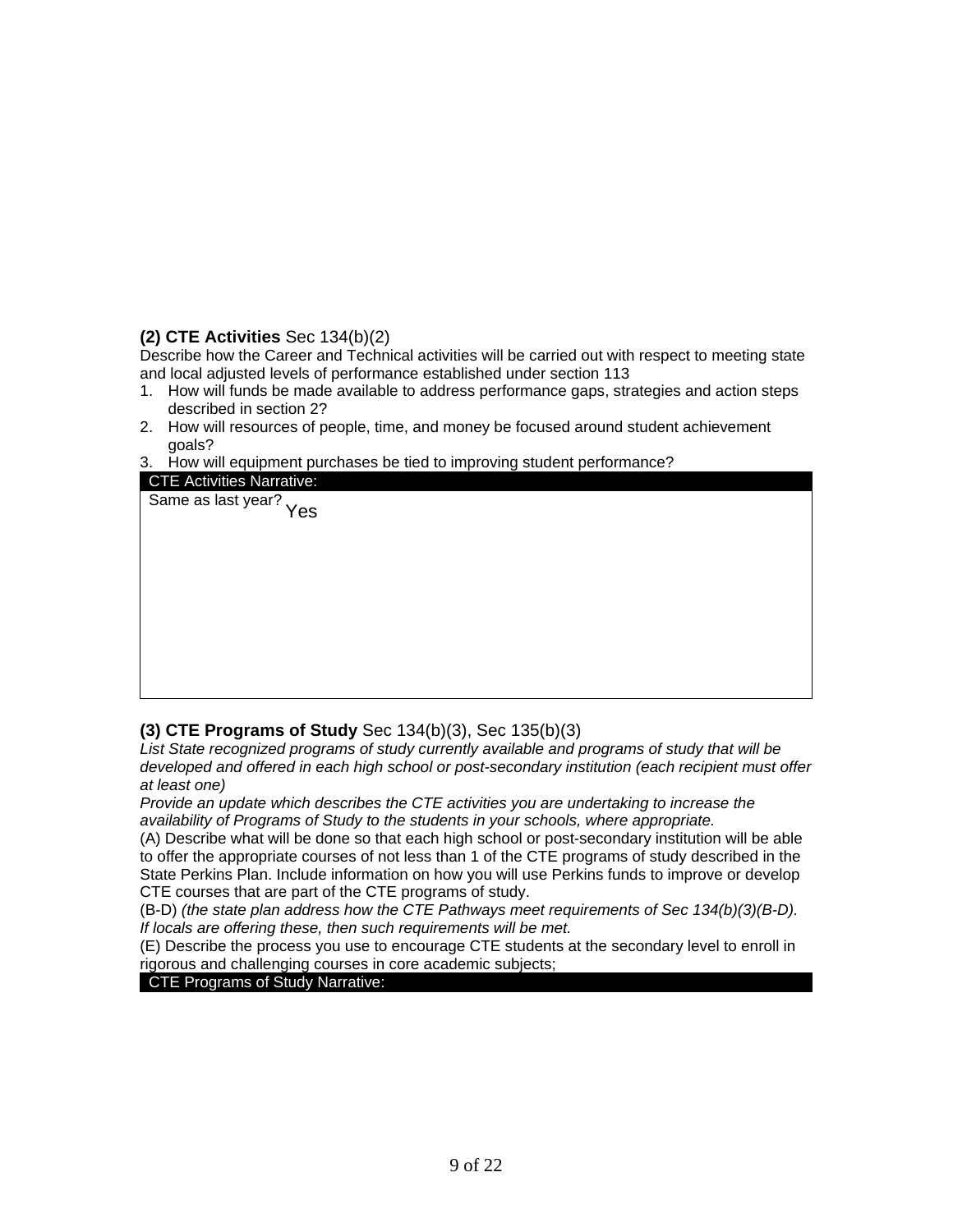

#### **(4) Professional Development** Sec 134(b)(4), Sec 135(b)(5)

Describe how Comprehensive Professional Development (including new teacher mentoring) for Career and Technical Education, academic guidance, and administrative personnel will be provided that promotes the implementation of CTE programs of study and pathways enabling students to take coherent and rigorous CTE content aligned with challenging academic content (including curriculum development)

As responses to this section are prepared, consider the following:

- 1. The professional development needed to achieve student performance targets.
- 2. The research base that will be used to determine the content of professional development activities selected for educators.
- 3. The extent to which professional development results in teacher improvement.
- 4. Helping educators become qualified in their assigned field of teaching.
- 5. The use of data on educator quality and student performance to plan professional development.
- 6. Preparing educators to use research based instructional practices necessary to meet the diverse learning needs of all students including English Language Learners, minority students, students with disabilities, economically disadvantaged students, and others.
- 7. The use of personnel from USBE, and other available consultants or services to enhance professional development opportunities.



#### **(5) Collaboration/Stakeholder Involvement** Sec 134(b)(5)

Describe how parents, students, academic and Career and Technical Education teachers, faculty, administrators, career guidance and academic counselors, representatives of tech prep consortia (if applicable), representatives of local workforce investment board (section 117 of Public Law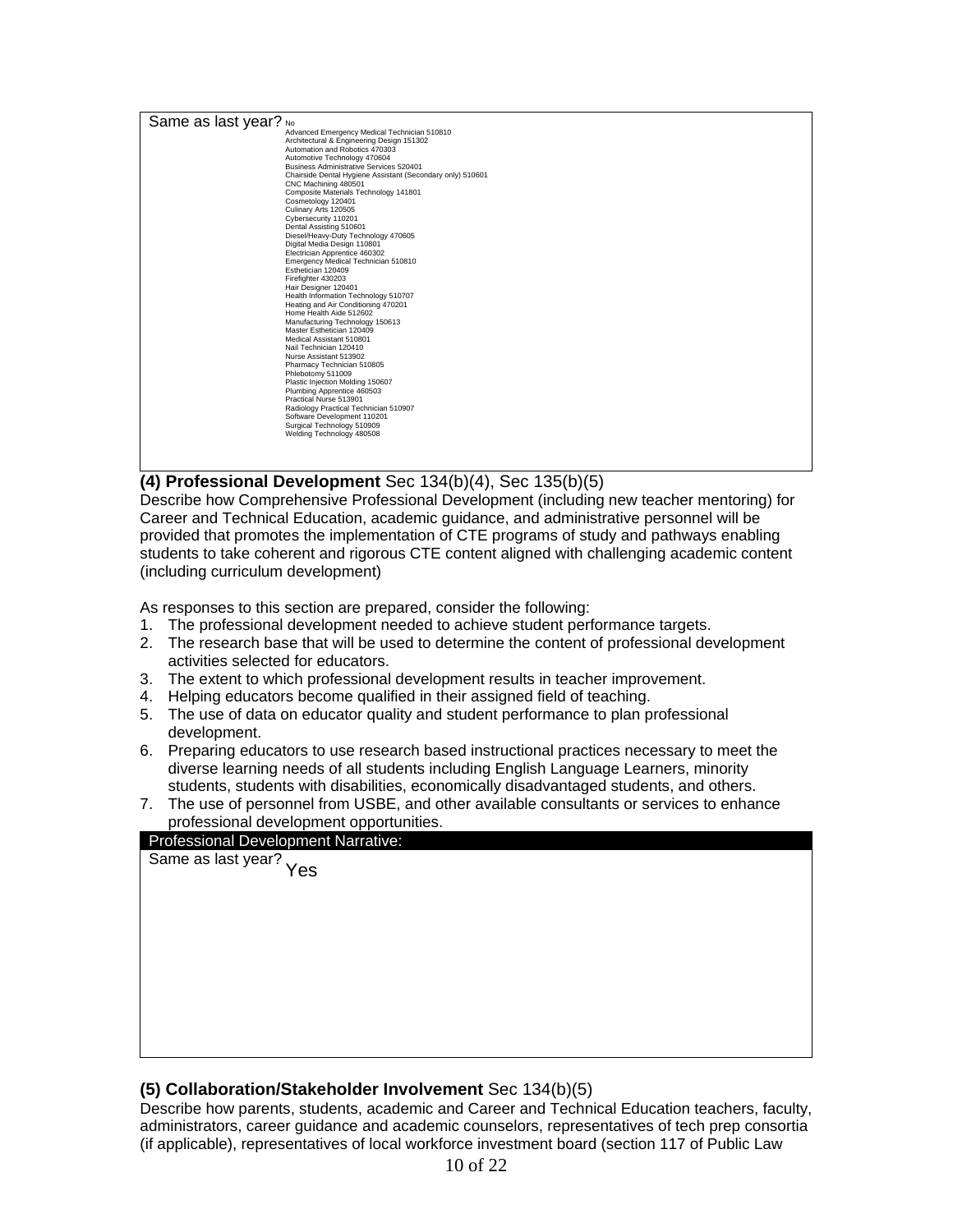105-220), representatives of business (including small business) and industry, labor organizations, representatives of special populations, and other interested individuals are involved in the development, implementation, and evaluation of Career and Technical Education programs assisted under this title, and how such individuals and entities are effectively informed about, and assisted in understanding, the requirements of this title, including Career and Technical programs of study;

#### Stakeholder Involvement Narrative::

The DATC works collaboratively with a wide range of partners to achieve its mission.

Keeping with Utah Law, the Board of Directors for the College is comprised of community leaders, District School Board Members, and representatives of Utah Higher Education.

College administrators hold membership and participate with a number of local civic and community agencies.

In addition, College Executives meet regularly with Weber State University, Davis and Morgan School Districts, and LDS Business College.

College administrators work closely with the Department of Workforce Services, the Department of Rehabilitation Services, and Safe Harbor Crisis Center.

Further, each program is mandated to operate an Employer Advisory Committees composed of industry professionals who visit the College twice annually to provide feedback to help programs meet current and predicted industry standards and to ensure program quality improvement. Major responsibilities of members include providing advisement and evaluation relating to the program, courses, equipment, materials, facilities, and the learning environment.

#### **(6) Size, Scope, and Quality** Sec 134(b)(6), Sec 135(b)(8)

This question is covered in the Assurances section

#### **(7) Evaluation and Improvement** Sec 134(b)(7), Sec 135(b)(6)

Describe the process that will be used to evaluate and continuously improve the performance of the eligible recipient including how you will evaluate programs carried out with Perkins funds and how the needs of special populations are being met



#### **(8) Addressing the Needs of Special Populations** Sec 134(b)(8)

Describe how the eligible recipient will-

(A) ensure equitable access to, and participation in, CTE programs for students, teachers, and other program beneficiaries with special needs as contained in section 427(b) of the General Education Provisions Act as amended. For further guidance and examples, see the Notice to All Applicants at<http://www.ed.gov/fund/grant/apply/appforms/gepa427.doc>

(B) identify and adopt strategies to overcome barriers that result in lowering rates of access to or lowering success in the programs, for special populations;

(C) provide programs that are designed to enable the special populations to meet the local adjusted levels of performance; and

(D) provide activities to prepare special populations, including single parents and displaced homemakers, for high skill, high wage, or high demand occupations that will lead to selfsufficiency. Sec 135(b)(9)

#### Special Populations Narrative: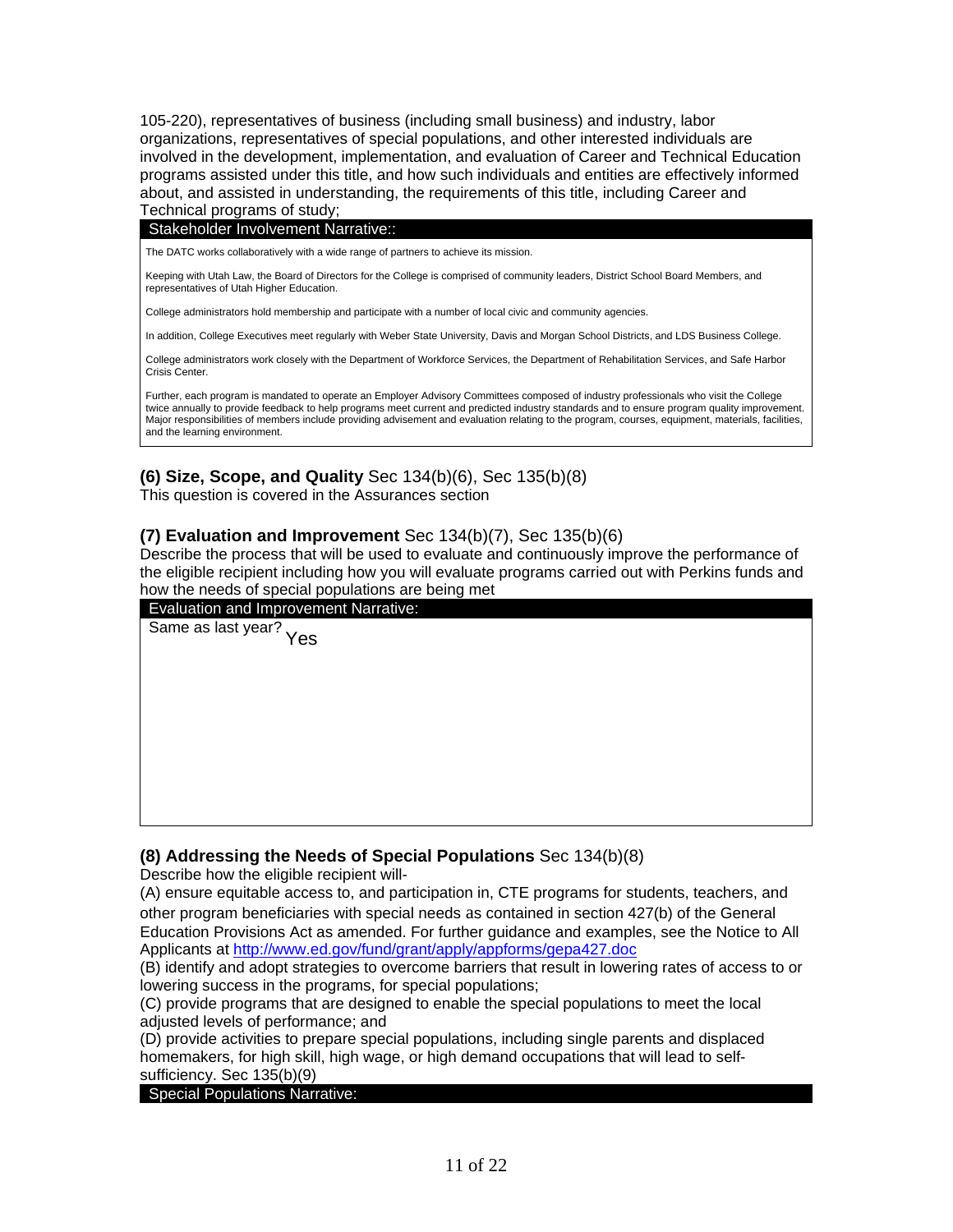Same as last year? Yes

In addition, in 2018, the College expanded recruitment services to include a focus on special needs populations also, new legislative performance standards for 2019 provides incentives for serving special needs populations.

#### **(9) Non-discrimination** Sec 134(b)(9)

Describe how individuals who are members of special populations will not be discriminated against on the basis of their status as members of the special populations

Non-discrimination Narrative:

Same as last year? Yes

#### **(10) Non-traditional Preparation** Sec 134(b)(10)

Describe how funds will be used to promote preparation for non-traditional fields

| Non-traditional Narrative: |
|----------------------------|
| Same as last year?<br>Yes  |
|                            |
|                            |
|                            |
|                            |
|                            |
|                            |
|                            |
|                            |
|                            |
|                            |
|                            |

**(11) Career Guidance and Counseling** Sec 134(b)(11)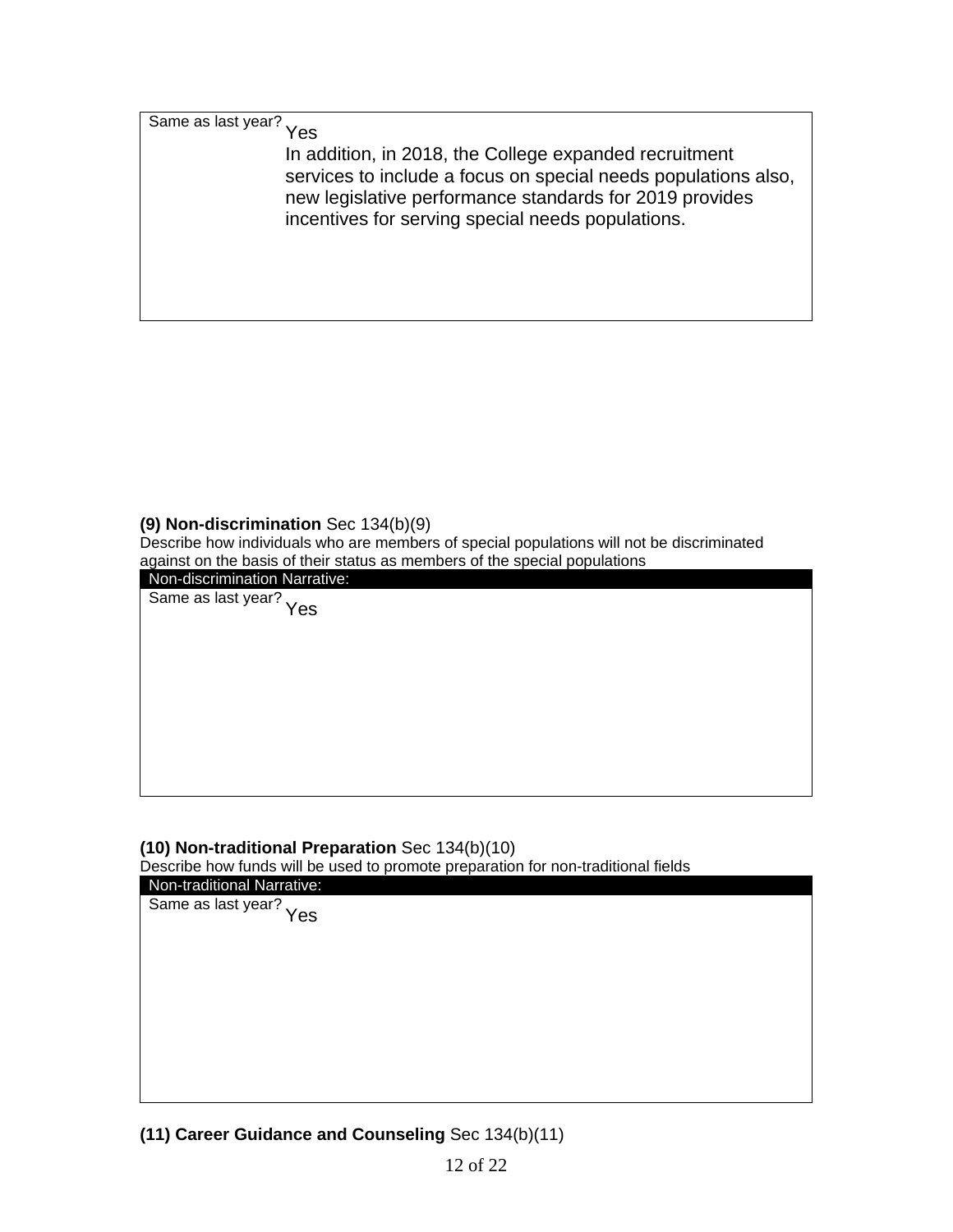Describe how career guidance and academic counseling will be provided to Career and Technical Education students, including linkages to future education and training opportunities

Career Guidance Narrative:

Same as last year? <sub>Yes</sub>

#### **(12) Educator Recruitment and Retention** Sec 134(b)(12)

Describe efforts to improve the recruitment and retention of Career and Technical Education teachers, faculty, and career guidance and academic counselors, including individuals in groups under represented in the teaching profession; and the transition to teaching from business and industry.

| <b>Recruitment and Retention Narrative:</b> |
|---------------------------------------------|
| Same as last year?<br>Yes                   |
|                                             |
|                                             |
|                                             |
|                                             |
|                                             |
|                                             |
|                                             |
|                                             |

#### **SECTION 04: ASSURANCES**

#### **(1) Assurance – LEA eligibility**

You must provide a signed assurance that the LEA submitting the plan is eligible to receive federal funding, and may legally carry out each provision of the plan

As the duly authorized representative of the application, I hereby certify that the application will comply with:

LEA eligibility Assurances

 $\bigcirc$  Yes, I do so certify.

No, I do not so certify.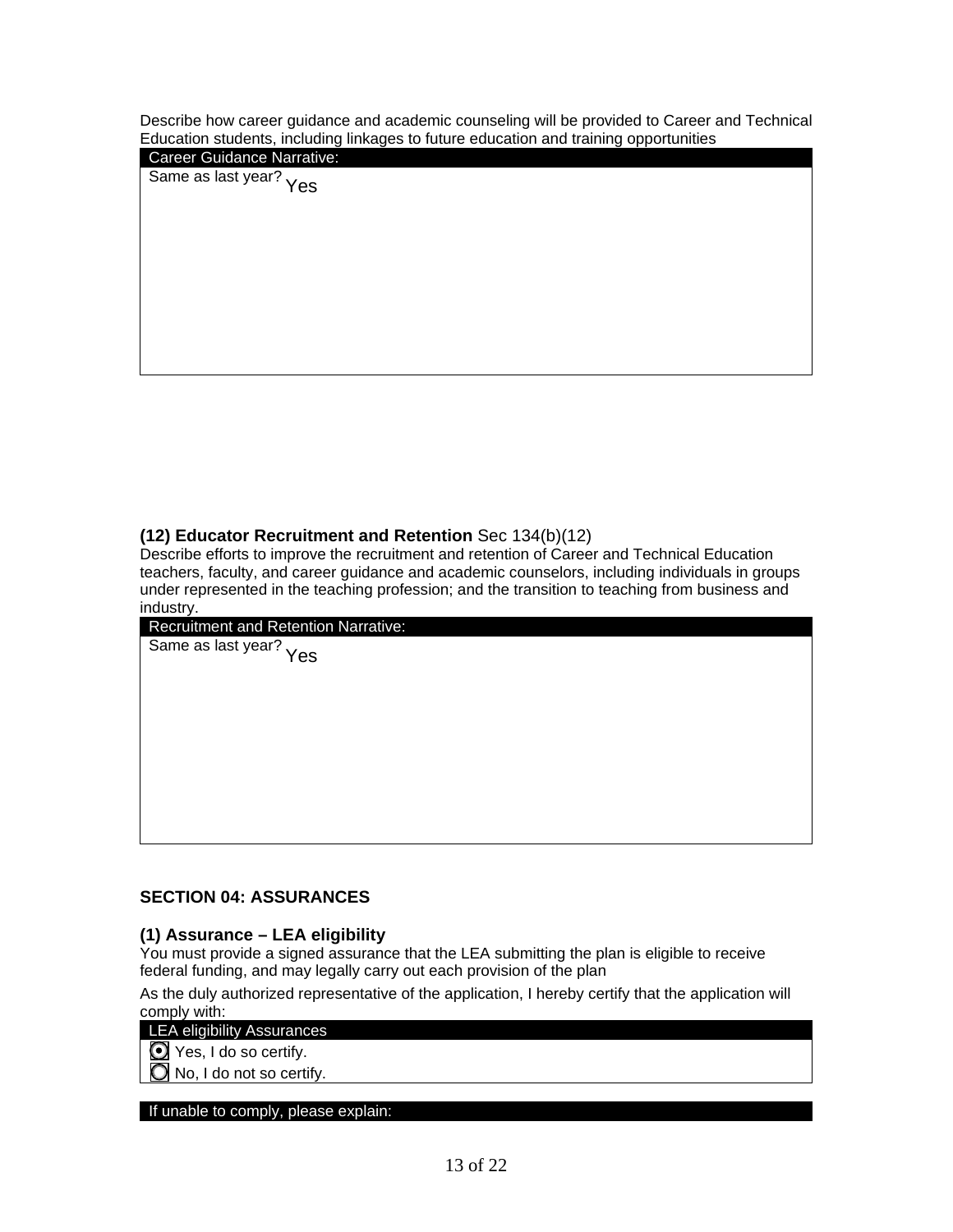#### **(2) Assurance – LEA adoption and approval of plan**

The agency that submits the plan has adopted or otherwise formally approved the plan. [34 CFR 76.104(a)(7)]

As the duly authorized representative of the application, I hereby certify that the application will comply with:

### LEA adoption and approval of plan Assurances

Yes, I do so certify.

No, I do not so certify.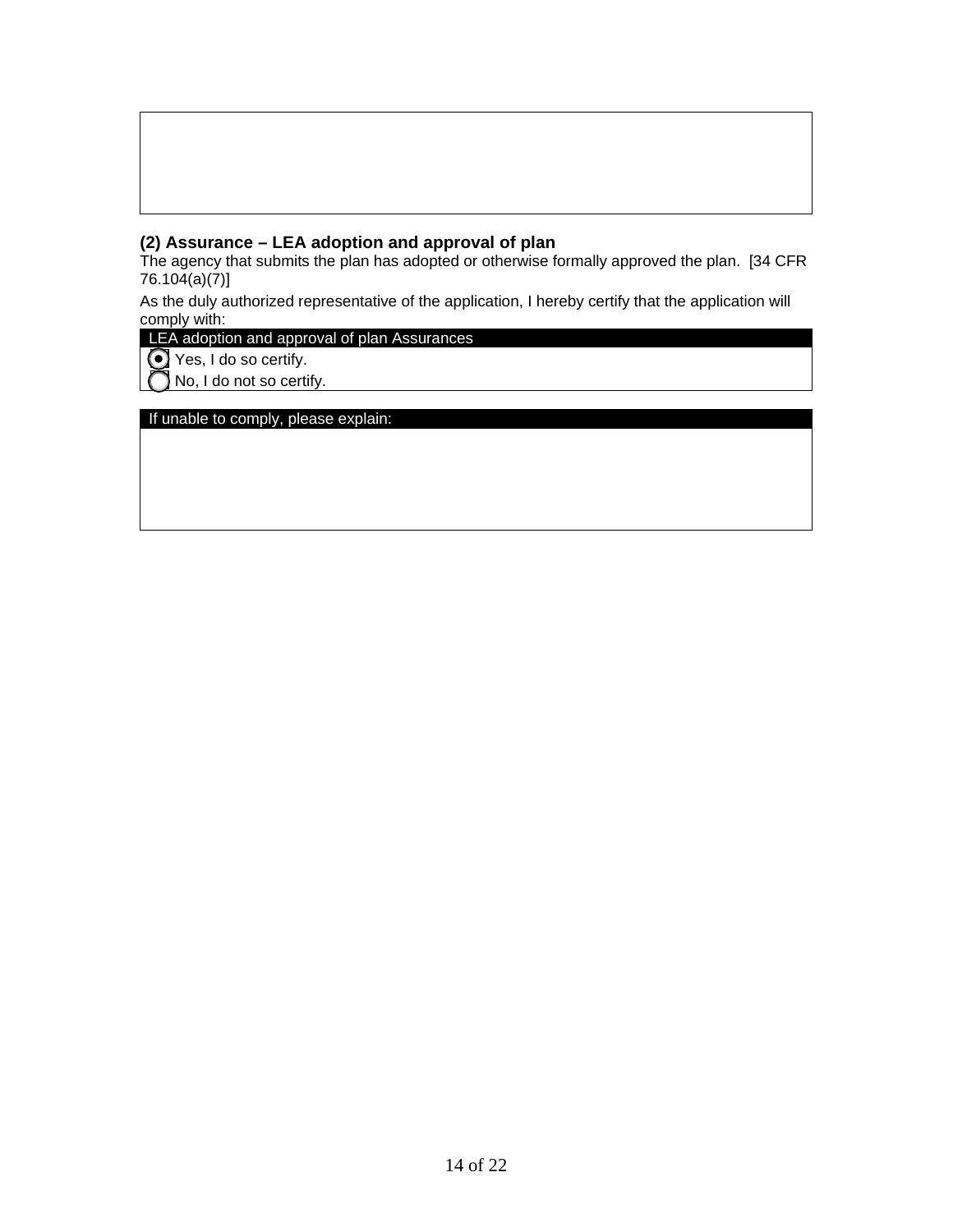#### **(3) Assurance – Plan is basis for administration of Perkins Program**

The plan is the basis for Local operation and administration of the program. [34 CFR 76.104(a)(8)]

As the duly authorized representative of the application, I hereby certify that the application will comply with:

#### Perkins Program Assurances

Yes, I do so certify.

No, I do not so certify.

#### If unable to comply, please explain:

#### **(4) Assurance – Limitation for Certain Students**

You must provide a signed assurance that you will not use Perkins funds to provide programs for students prior to the seventh grade, except that equipment and facilities purchased with Perkins funds may be used by such students. [Perkins Act, Section 315]

As the duly authorized representative of the application, I hereby certify that the application will comply with:

Limitation for students prior to the seventh grade Assurances

**O** Yes, I do so certify.

No, I do not so certify.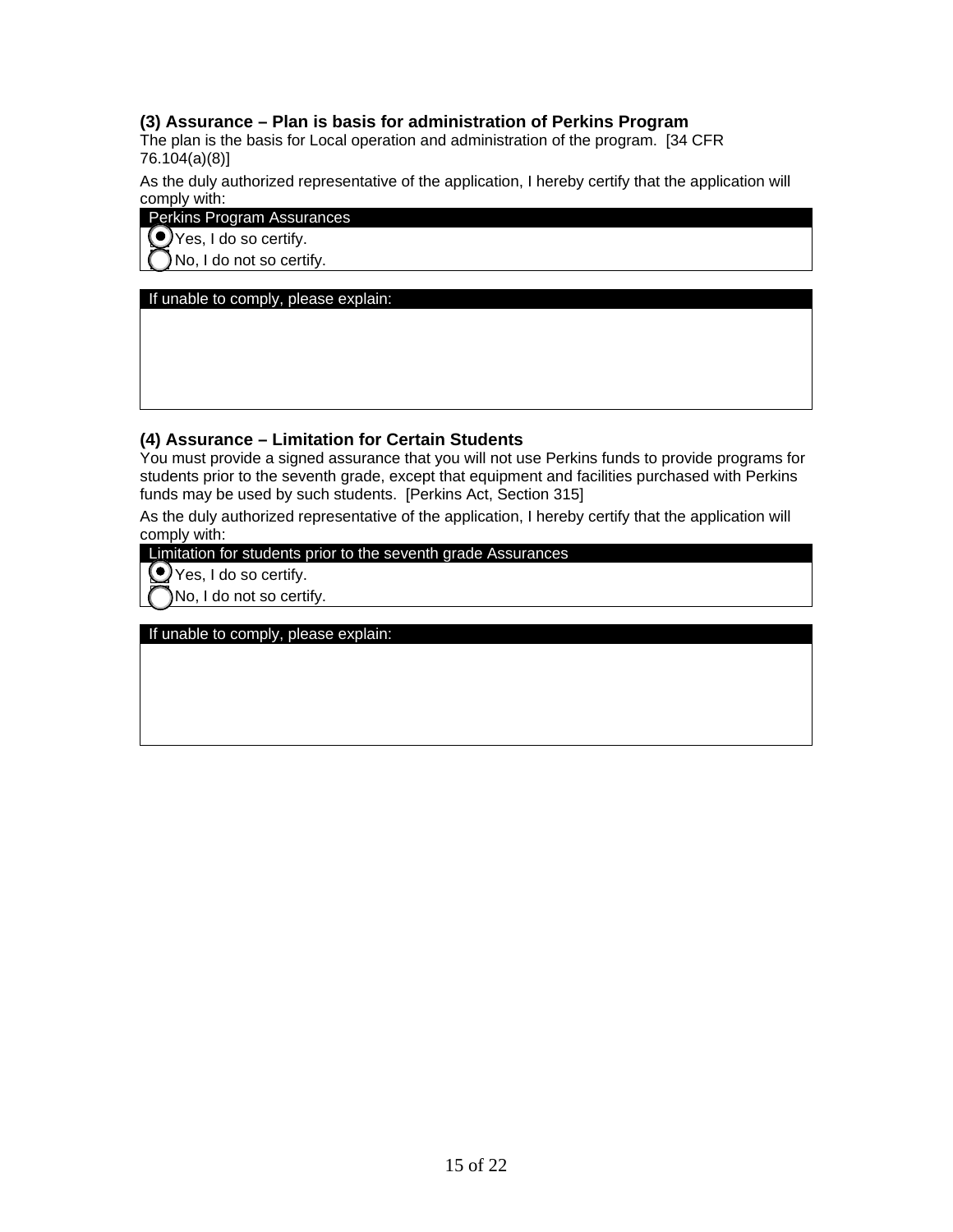#### **(5) Assurance – Size, Scope and Quality**

You must provide a signed assurance that the eligible recipient will provide a career and technical education program that is of such size, scope, and quality to bring about improvement in the quality of career and technical education programs (Sec. 134. (b) (6))

Perkins funds are intended to support, or assist in developing programs of the following size, scope, and quality.

- 1. Size Program must
	- a. Include a State Recognized CTE pathway (or Program of Study) containing a coherent sequence of courses
	- b. Provide an opportunity for students to become CTE Concentrators
- 2. Scope
	- a. Courses must include rigorous, coherent CTE content aligned with challenging academic standards.
	- b. Links, or articulation maps, must exist between the secondary and postsecondary programs of study
- 3. Quality Program must
	- a. Incorporate State approved standards
	- b. Submit to State approved evaluations, or assessments
	- c. Implement a continuous program improvement process approved by the State

As the duly authorized representative of the application, I hereby certify that the application will comply with:

#### Size, Scope and Quality Assurances

Yes, I do so certify.

No, I do not so certify.

If unable to comply, please explain:

#### **(6) Assurance – Compliance with the Law**

You must provide a signed assurance that you will comply with the requirements of the Act and the provisions of the State plan, including the provision of a financial audit of funds received under the Act which may be included as part of an audit of other Federal or State programs. [Sec. 122(c)(11)]

As the duly authorized representative of the application, I hereby certify that the application will comply with:

#### Compliance with the Law Assurance

◯ Yes, I do so certify.

No, I do not so certify.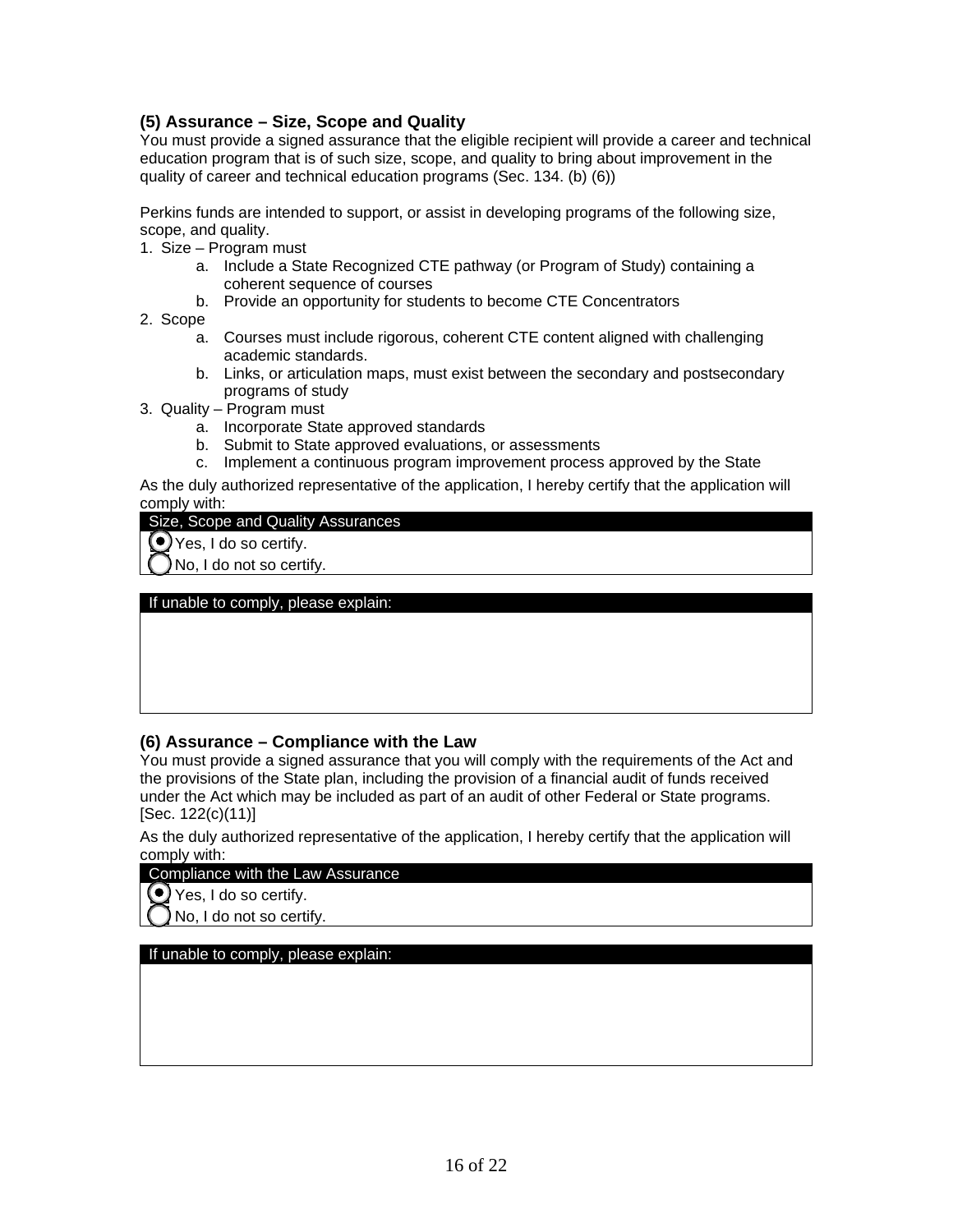#### **(7) Assurance – Equipment**

You must provide a signed assurance that you will not use funds to acquire equipment/software when acquisition results in direct financial benefit to any organization representing the interests of the purchasing entity or its employees or its affiliate.

As the duly authorized representative of the application, I hereby certify that the application will comply with:

#### Equipment Assurance

 $\odot$  Yes, I do so certify.

No, I do not so certify.

If unable to comply, please explain:

#### **(8) Assurance – Lobbying**

As required by Section 1352, Title 31 of the US Code, and implemented at 34 CFR Part 82, for persons entering into a grant or cooperative agreement over \$100,000, as defined at 34 CFR Part 82, Sections §82.105 and §82.110, the applicant certifies that:

(a) No Federal appropriated funds have been paid or will be paid, by or on behalf of the undersigned, to any person for influencing or attempting to influence an officer or employee of any agency, a Member of Congress, an officer or employee of Congress, or an employee of a Member of Congress in connection with the making of any Federal grant, the entering into of any cooperative agreement, and the extension, continuation, renewal, amendment, or modification of any Federal grant or cooperative agreement;

(b) If any funds other than Federal appropriated funds have been paid or will be paid to any person for influencing or attempting to influence an officer or employee of any agency, a Member of Congress, an officer or employee of Congress, or an employee of a Member of Congress in connection with this Federal grant or cooperative agreement, the undersigned shall complete and submit Standard Form - LLL, *"Disclosure Form to Report Lobbying,"* in accordance with its instructions;

(c) The undersigned shall require that the language of this certification be included in the award documents for all subawards at all tiers (including subgrants, contracts under grants and cooperative agreements, and subcontracts) and that all subrecipients shall certify and disclose accordingly.

As the duly authorized representative of the application, I hereby certify that the application will comply with

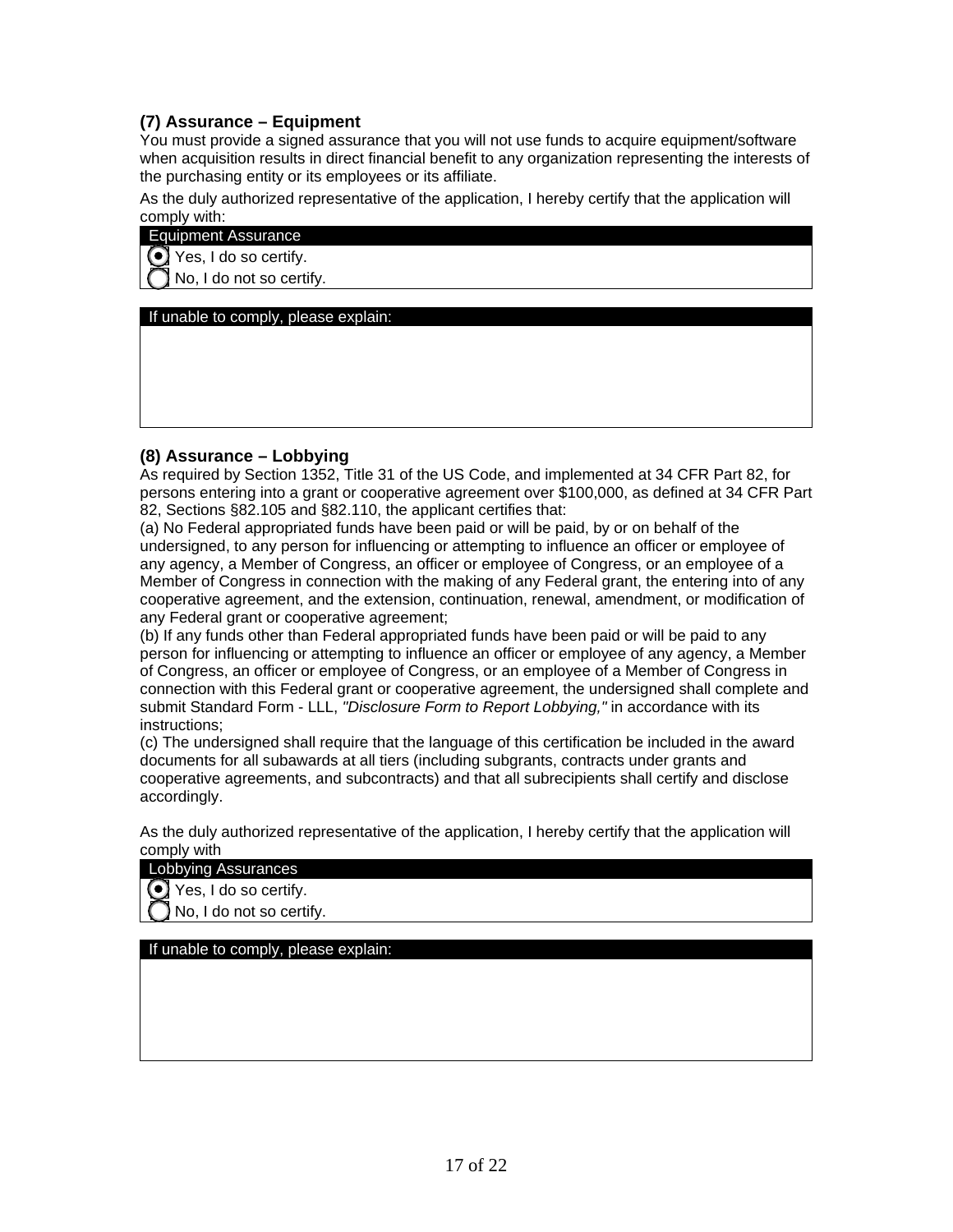#### **(9) Assurance – Debarment, Suspension, and other Responsibility Matters**

As required by Executive Order 12549, Debarment and Suspension, and implemented at 34 CFR Part 85, for prospective participants in primary covered transactions, as defined at 34 CFR Part 85, Sections §85.105 and §85.110

A. The applicant certifies that it and its principals:

(a) Are not presently debarred, suspended, proposed for debarment, declared ineligible, or voluntarily excluded from covered transactions by any Federal department or agency;

(b) Have not within a three-year period preceding this application been convicted or had a civil judgment rendered against them for commission of fraud or a criminal offense in connection with obtaining, attempting to obtain, or performing a public (Federal, State, or local) transaction or contract under a public transaction; violation of Federal or State antitrust statutes or commission of embezzlement, theft, forgery, bribery, falsification or destruction of records, making false statements, or receiving stolen property;

(c ) Are not presently indicted or otherwise criminally or civilly charged by a governmental entity (Federal, State, or local) with commission of any of the offenses enumerated in paragraph (2) (b) of this certification; and

(d) Have not within a three-year period preceding this application had one or more public transaction (Federal, State, or local) terminated for cause or default; and

B. Where the applicant is unable to certify to any of the statements in this certification, the individual shall attach an explanation to this application.

As the duly authorized representative of the application, I hereby certify that the application will comply with

#### Debarment Assurances

 $\bigcirc$  Yes, I do so certify.

No, I do not so certify.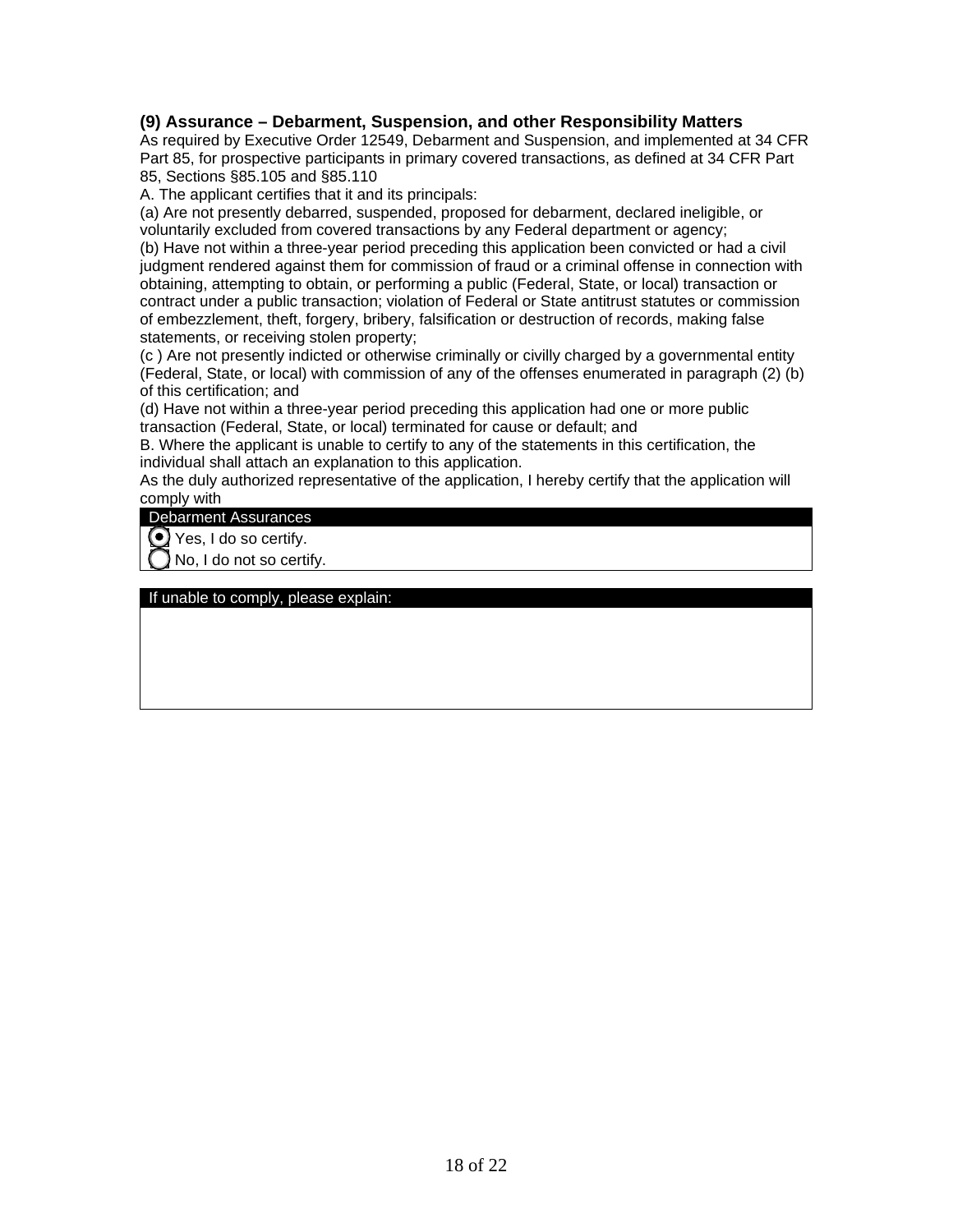#### **(10) Assurance – Drug Free**

#### DRUG-FREE WORKPLACE

As required by the Drug-Free Workplace Act of 1988, and implemented at 34 CFR Part 85, Subpart F, for grantees, as defined at 34 CFR Part 85, Sections §85.605 and §85.610 -

A) The applicant certifies that it will or will continue to provide a drug-free workplace by:

- a) Publishing a statement notifying employees that the unlawful manufacture, distribution, dispensing, possession, or use of a controlled substance is prohibited in the grantee's workplace and specifying the actions that will be taken against employees for violation of such prohibition;
- b) Establishing an on-going drug-free awareness program to inform employees about:
	- 1) The dangers of drug abuse in the workplace;
	- 2) The grantee's policy of maintaining a drug-free workplace;
	- 3) Any available drug counseling, rehabilitation, and employee assistance programs; and
	- 4) The penalties that may be imposed upon employees for drug abuse violations occurring in the workplace;
- c) Making it a requirement that each employee engaged in the performance of the grant is given a copy of the statement required by paragraph (a);
- d) Notifying the employee in the statement required by paragraph (a) that, as a condition of employment under the grant, the employee will:
	- 1) Abide by the terms of the statement; and
	- 2) Notify the employer in writing of his or her conviction for a violation of a criminal drug statute occurring in the workplace no later than five calendar days after such conviction;
- e) Notifying the agency, in writing, within 10 calendar days after receiving notice under subparagraph (d)(2) from an employee or otherwise receiving actual notice of such conviction. Employers of convicted employees must provide notice, including position title, to: Director, Grants Policy and Oversight Staff, US Department of Education, 400 Maryland Avenue, SW (Room 3652, GSA, Regional Office Building

No. 3), Washington, DC 20202-4248. Notice shall include the identification number(s) of each affected grant;

- f) Taking one of the following actions, within 30 calendar days of receiving notice under subparagraph (d)(2), with respect to any employee who is so convicted:
	- 1) Take appropriate personnel action against such an employee, up to and including termination, consistent with the requirements of the Rehabilitation Act of 1973, as amended; or
	- 2) Require such an employee to participate satisfactorily in a drug abuse assistance or rehabilitation programs approved for such purposes by a Federal, State, or local health, law enforcement, or other appropriate agency;
- g) Making a good faith effort to continue to maintain a drug-free workplace through implementation of paragraphs (a), (b), (c), (d), (e), and (f).
- B) The grantee may insert in the space provided below the site(s) for the performance of work completed in connection with the specific grant:

Place of Performance (Street address. City, County, State, Zip code)

Check [ ] if there are workplaces on file that are not identified here.

As the duly authorized representative of the application, I hereby certify that the application will comply with:



No, I do not so certify.

Optional: List Other Workplaces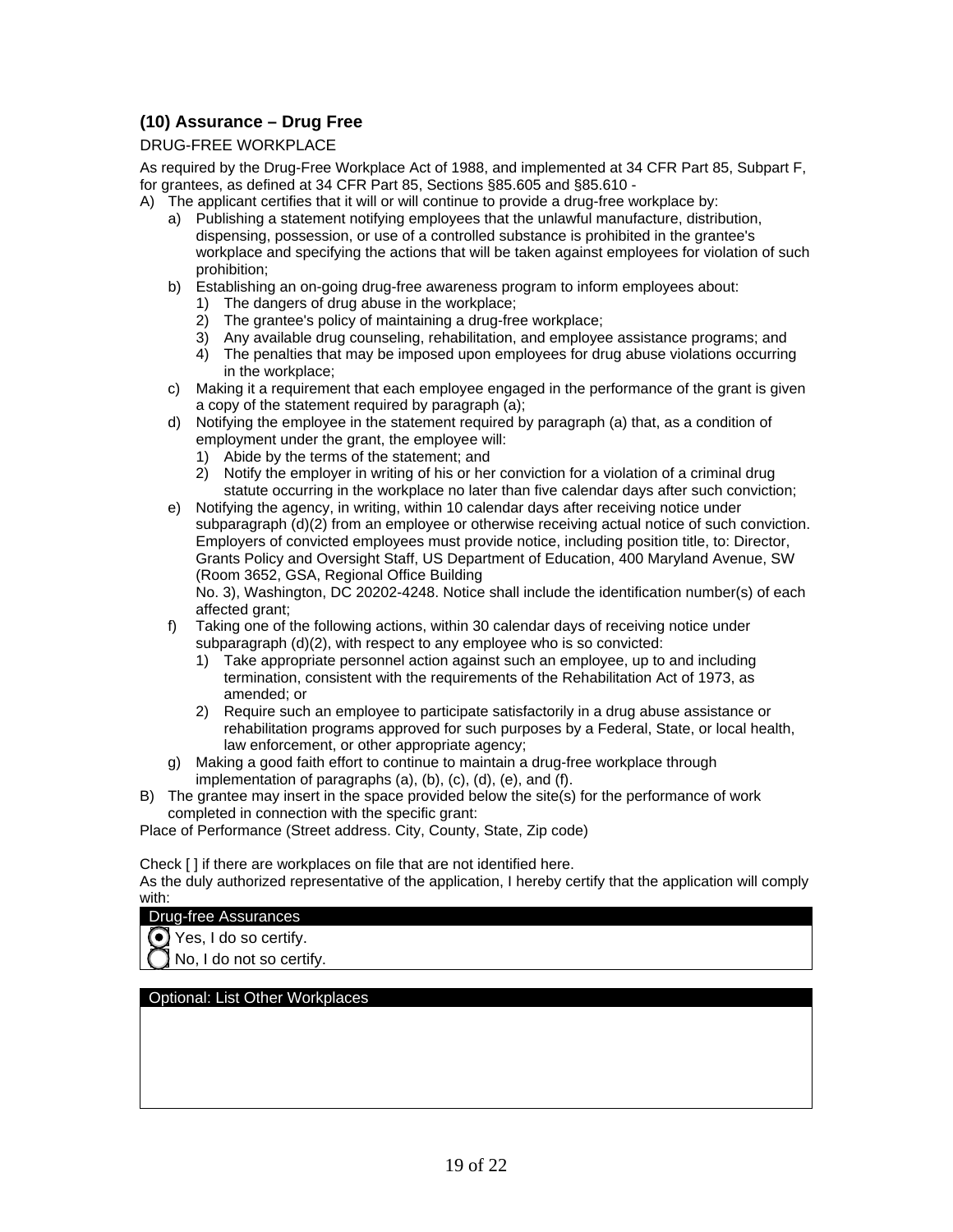#### **(11) Assurance – Nonprofit private school participation in professional development programs**

You must provide a singed assurance that the eligible recipient will, to the extent practicable, upon written request, permit CTE secondary school teachers, administrators, and other personnel in nonprofit private schools, located in the geographical area served by such eligible recipient, to participate in professional development programs. [Sec. 317(a)]

As the duly authorized representative of the application, I hereby certify that the application will comply with:

Nonprofit private school participation in professional development programs Assurance

Yes, I do so certify.

No, I do not so certify.

If unable to comply, please explain:

#### **(12) Assurance – Nonprofit private school participation in CTE programs**

You must provide a signed assurance that the eligible recipient will consult, upon written request, in a timely and meaningful manner with representatives of nonprofit private schools in the geographical area served by the eligible recipient regarding the meaningful participation, in career and technical education programs and activities receiving funding under this Act, of secondary school students attending nonprofit private schools. [Sec. 317(b)(2)]

As the duly authorized representative of the application, I hereby certify that the application will comply with:

CTE Programs Assurance

 $\bigodot$  Yes, I do so certify.

No, I do not so certify.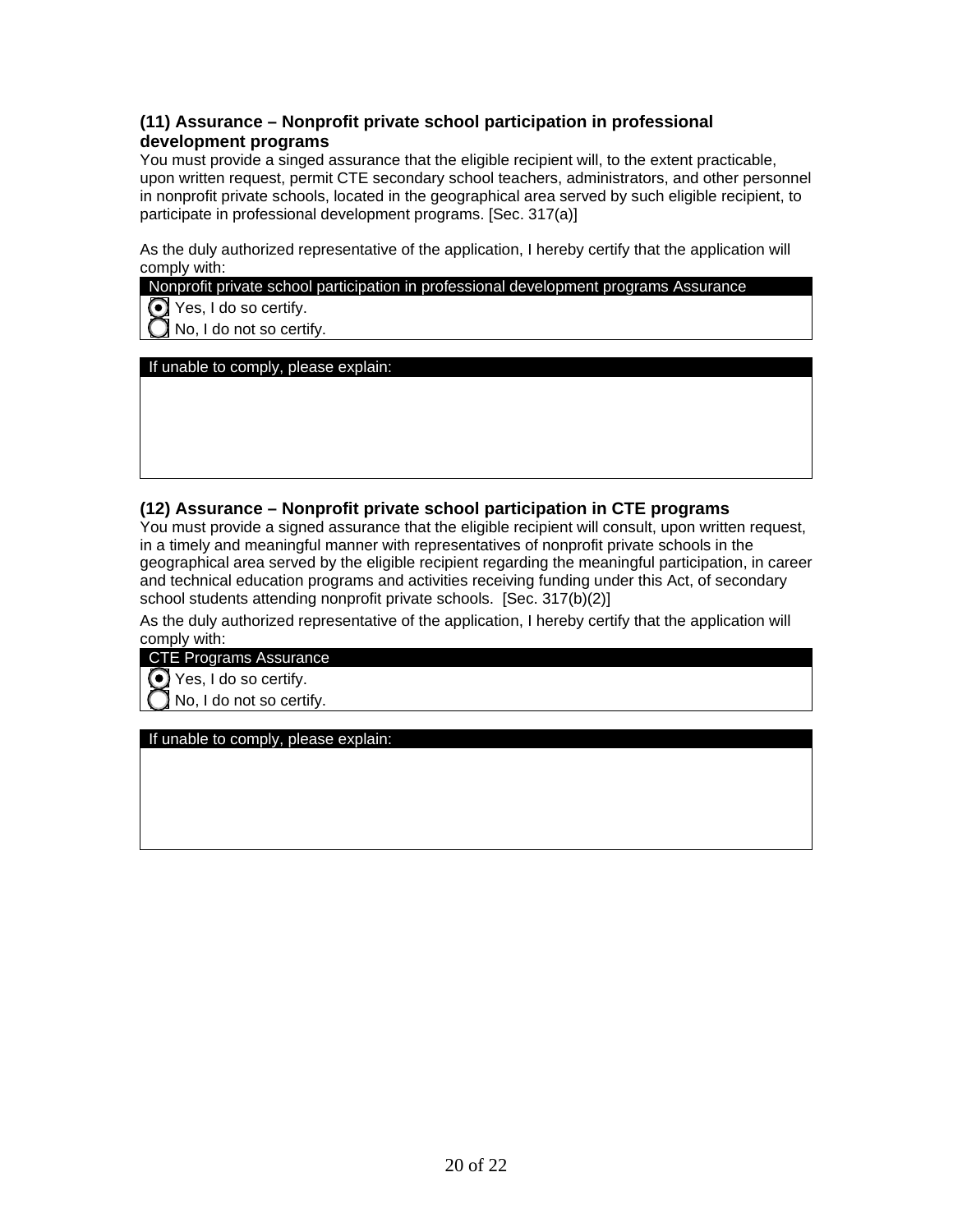#### **(13) Assurance – Supplanting**

You must provide a signed assurance that you will use funds made available from this Act to supplement and not supplant state and local funds

As the duly authorized representative of the application, I hereby certify that the application will comply with

Supplanting Assurance

Yes, I do so certify.

No, I do not so certify.

If unable to comply, please explain:

#### **(14) Assurance – Meeting needs of special populations**

You must provide a signed assurance that you will provide members of special populations with equal access to activities and programs funded under this act.

As the duly authorized representative of the application, I hereby certify that the application will comply with:

Special Populations Assurance

 $\odot$  Yes, I do so certify.

No, I do not so certify.

If unable to comply, please explain:

#### **(15) Assurance – Non-discrimination**

You must provide a signed assurance that you will not discriminate against members of special populations because of their status as special populations

As the duly authorized representative of the application, I hereby certify that the application will comply with:

#### Non-discrimination Assurance

 $\odot$  Yes, I do so certify.

 $\bigcap$  No, I do not so certify.